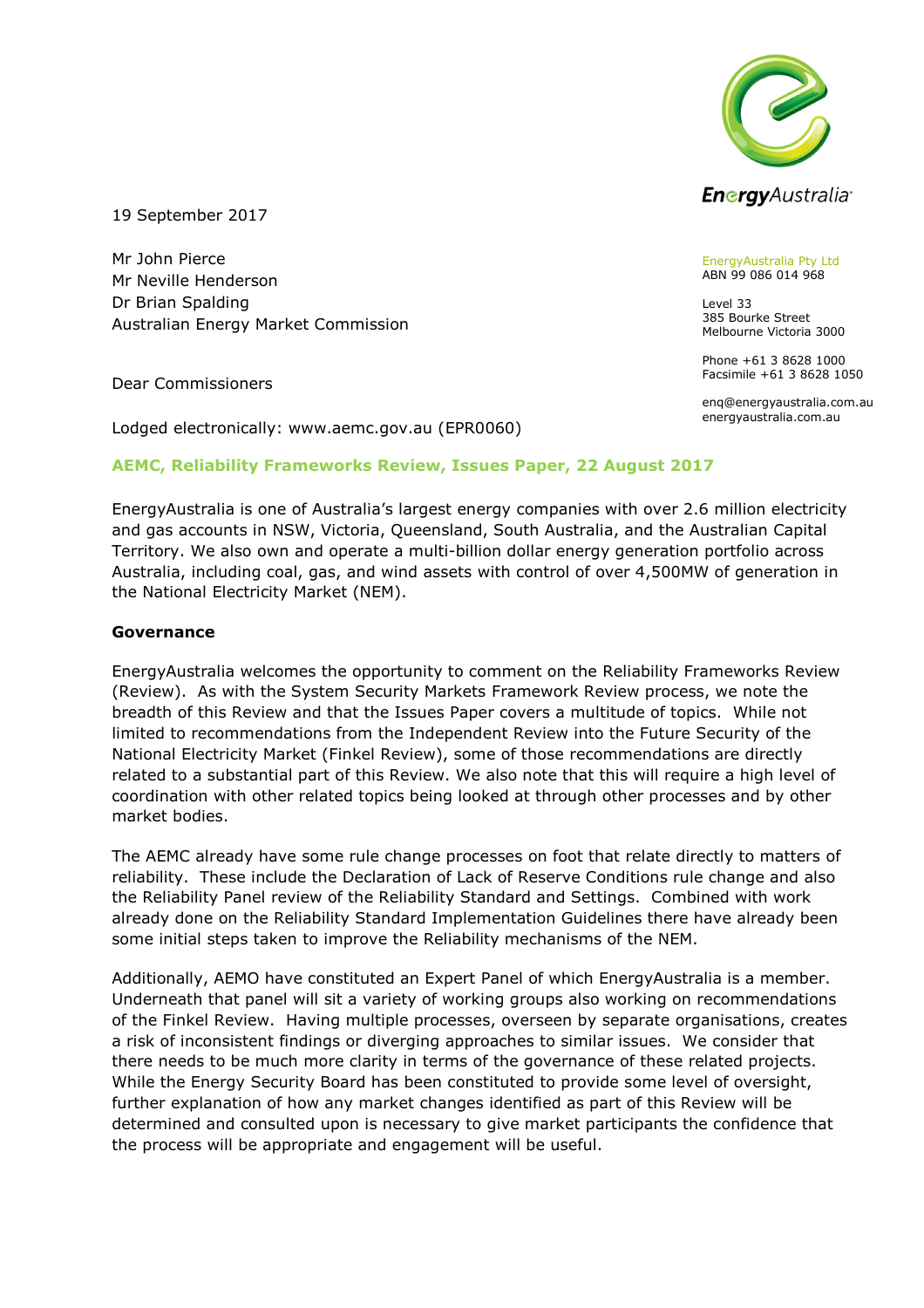## Reliability and Investment

One of the key elements for reliability is an environment that is conducive to investment. Broader policy certainty and clear market signals are both needed to ensure that the market can respond effectively. Such certainty has been lacking in recent years and is a key contributor to the forecast tightness of supply and demand.

While not directly in the scope of this Review, increasing government intervention may provide some relief in the short term but is likely to exacerbate issues of supply in the longer term. Private investors are likely to remain unwilling to make substantial investments in such an environment, which could then drive further government intervention. In developing new reliability mechanisms, the Commission should consider whether they adequately cater for jurisdictional differences in the generation mix or ownership structures, and will reduce the incentive for further government intervention.

### New reliability mechanisms

The Review has a strong emphasis on the integration of variable renewable energy (VRE) sources in the NEM. This has already been the subject of a high level of scrutiny in terms of system security requirements. As part of that focus, we believe there is a need to balance obligations to provide additional services (such as Fast Frequency Response, Firming services) against having retrospective changes forced onto existing plant. Various obligations to provide a level of dispatchable power have been considered for the integration of VRE sources. We support the continued exploration of the most cost-effective means for meeting required levels of firm or dispatchable generation where this minimises detrimental, retrospective changes.

A key recommendation from the Finkel review was the Generator Reliability Obligation. We support consideration of this recommendation as part of the Review. However, to determine the best means to ensure a level of firm supply, other options should also be explored. Some of the elements that need to be considered when reviewing a potential firming obligation include:

- Whether the obligation to provide or procure firming services, and their underlying cost, matches the actual requirement for those services. Oversupply would add cost for no value.
- Ensuring the obligation can vary over time, linked to the retirement of existing thermal units. Retirements are likely to bring a large step change in the amount of firm generation which would need to be replaced within a short period. Yet having firm generation enter too early would see an oversupply, and additional cost, up until the date of retirement.
- Balancing the risks of imposing new obligations on existing generation against imposing new costs, and thus barriers to entry, on newly connecting generation.
- Whether the obligation for firming services should be imposed on generation or on retailers. Generation obligations are more likely to be priced into bids, and this provides a price signal within the spot market. Retailer obligations may provide better investment signals, by creating a market for these firming services.

In the Issues Paper, the discussion of the role and nature of market interventions raises the question of the balance between the use of these mechanisms against the risk of load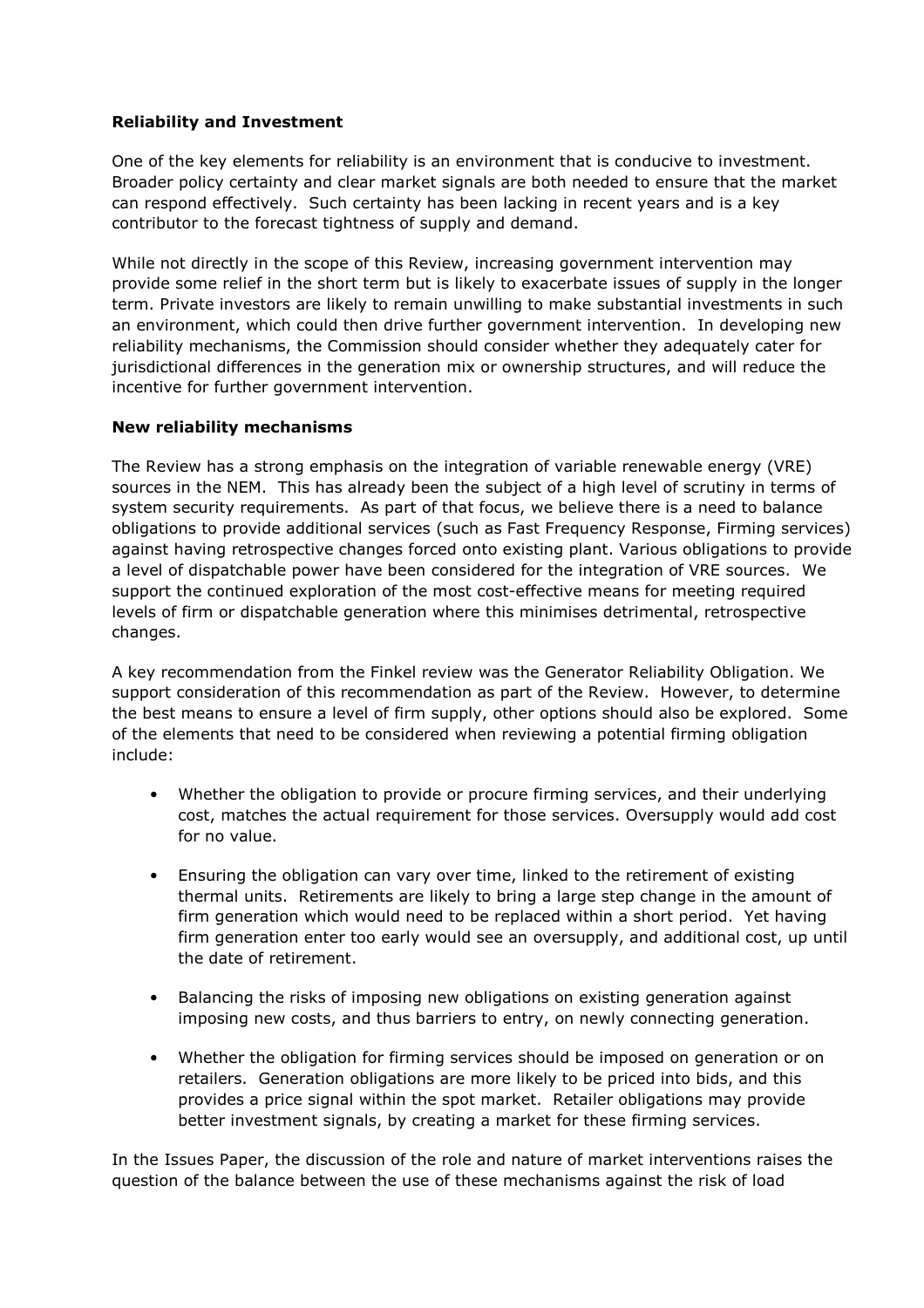shedding. We have noticed an increasing resistance from governments to accept the use of load shedding as a mechanism for either maintaining system security or as a response to reliability issues. This issue will be assessed in more detail by the Reliability Panel as part of the review of the Reliability Standards and Settings and should provide more clarity regarding the environment against which the reliability standard is set.

Having said that, we do consider that market operator interventions are generally preferable to load shedding, where the cost to consumers is not excessive. However, increasing market intervention by the operator could see further distortion of price signals. As such, there needs to be transparency, consistency and accountability built into the intervention mechanisms to ensure that there can be assessment on an ongoing basis on the appropriateness of their use. Government interventions remain a key concern for private investors and create a real risk of unnecessarily high costs for consumers.

## Alternate market structures

Exploration of alternate market structures, including a day-ahead market, is likely to be a far broader topic than covered by the scope of this Review. While a day-ahead market, or other market designs, may be assessed in terms of the ability to increase reliability far more elements are needed to be considered in such an assessment. Issues around network planning and investment, firm transmission access, price impacts, bidding behaviour, settlements and many other factors would need to be taken into account in assessing whether any alternate market design would be preferable to the current design.

The nexus between day-ahead markets and reliability is not clear, particularly as increasing weather dependent variation in load and generation means that real time supply/demand balance will increasingly diverge from day-ahead predictions. Having recently made a Draft Determination to alter the current design to a 5-minute settlement based market, it seems premature for the Commission to assess the need for further structural changes to the underlying market. If such a review was seen to be necessary, it should be a separate process that would allow for proper engagement on the totality of issues raised in redesigning the NEM.

## **Conclusion**

The topics raised in the Issues Paper are numerous and cover a very broad array of policies, principles and mechanisms that all have potentially large impacts on the reliability and affordability of energy for consumers. Set against a transitioning market and a plethora of other reviews, rule changes, expert panels and new governance arrangements there is a real risk of short term approaches being taken that could lock out more effective and efficient solutions to the identified problems.

We look forward to continuing to engage with the AEMC on this Review to ensure the best outcome for consumers is reached. If you would like to discuss this submission, please contact Chris Streets on (03) 8628 1393 or at chris.streets@energyaustralia.com.au.